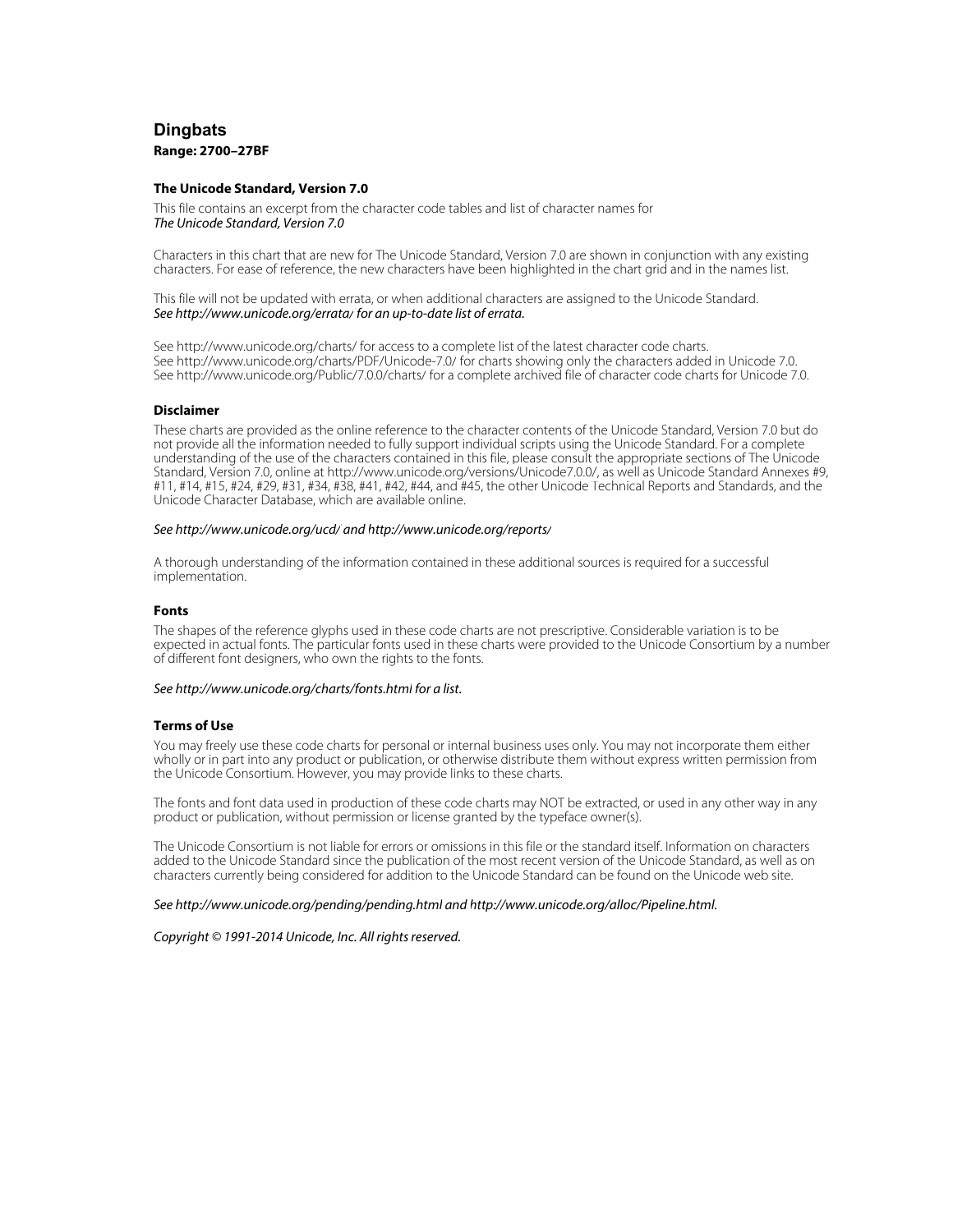**2700 Dingbats 27BF**

|                | 270                 | 271         | 272             | 273                        | 274               | 275       | 276                           | 277                                            | 278                     | 279                   | 27A                   | 27B                       |
|----------------|---------------------|-------------|-----------------|----------------------------|-------------------|-----------|-------------------------------|------------------------------------------------|-------------------------|-----------------------|-----------------------|---------------------------|
| $\mathbf 0$    | 2700                | Í<br>2710   | $\bf H$<br>2720 | $\mathbf{\hat{x}}$<br>2730 | ❀<br>2740         | 2750      | 99<br>2760                    | K<br>2770                                      | $\widehat{1}$<br>2780   | 7<br>2790             | <b>IIII)</b><br>27A0  | ᠊ᢅԾ<br>27B0               |
| $\mathbf{1}$   | o★                  | ⇔           | ╳               | ≭                          | ₩                 |           | $\bf{g}$                      | y                                              | $\widehat{\mathcal{Z}}$ | 0                     |                       |                           |
|                | 2701                | 2711        | 2721            | 2731                       | 2741              | 2751      | 2761                          | 2771                                           | 2781                    | 2791                  | 27A1                  | 27B1                      |
| $\overline{2}$ | ⊱⊱<br>2702          | XG.<br>2712 | 2722            | 冰<br>2732                  | $\bullet$<br>2742 | 2752      | 2762                          | ĺ<br>2772                                      | 3<br>2782               | 0<br>2792             | 27A2                  | 27B2                      |
| 3              | ⊱                   |             |                 | $\divideontimes$           | ₩                 |           |                               | Ì                                              | $\left( 4\right)$       | $\bm{\mathbb{O}}$     |                       | $\overline{\mathbb{D}}$   |
|                | 2703                | 2713        | 2723            | 2733                       | 2743              | 2753      | 2763                          | 2773                                           | 2783                    | 2793                  | 27A3                  | 27B3                      |
| 4              | Q                   | 2714        | ℅<br>2724       | $\divideontimes$           | ఘ                 | Z         |                               | {                                              | 5<br>2784               |                       |                       |                           |
|                | 2704                |             |                 | 2734                       | 2744              | 2754      | 2764                          | 2774                                           |                         | 2794                  | 27A4                  | 27B4                      |
| 5              | N,<br>2705          | 2715        | 2725            | ₩<br>2735                  | ☀<br>2745         | Ų<br>2755 | 2765                          | }<br>2775                                      | $\widehat{6}$<br>2785   | 2795                  | 27A5                  | 27B5                      |
| 6              | $\boldsymbol{\ell}$ |             |                 | Ж                          | ₩                 |           | $\mathbf{v}$                  | 0                                              | 7                       |                       |                       | $\boldsymbol{z}^{\prime}$ |
|                | 2706                | 2716        | 2726            | 2736                       | 2746              | 2756      | 2766                          | 2776                                           | 2786                    | 2796                  | 27A6                  | 27B6                      |
| $\overline{7}$ | A                   | Χ           |                 |                            | 米                 | V         | èL                            | 2                                              | $\bigcirc$              | ٠                     |                       |                           |
|                | 2707                | 2717        | 2727            | 2737                       | 2747              | 2757      | 2767                          | 2777                                           | 2787                    | 2797                  | 27A7                  | 27B7                      |
| 8              | $\rightarrow$       | Х           | ⇅               |                            | ☀                 |           | (                             | ႘                                              | $9\,$                   |                       |                       |                           |
|                | 2708                | 2718        | 2728            | 2738                       | 2748              | 2758      | 2768                          | 2778                                           | 2788                    | 2798                  | 27A8                  | 27B8                      |
| 9              | ➣                   | 中           | 饮               |                            | ҉                 |           | $\lambda$                     | 4                                              | 10)                     |                       |                       | $\blacktriangledown$      |
|                | 2709                | 2719        | 2729            | 2739                       | 2749              | 2759      | 2769                          | 2779                                           | 2789                    | 2799                  | 27A9                  | 27B9                      |
| A              | ⊛                   |             |                 |                            | <mark>҉</mark>    |           |                               | 5                                              | 1                       |                       |                       |                           |
|                | 270A                | 271A        | 272A            | 273A                       | 274A              | 275A      | 276A                          | 277A                                           | 278A                    | 279A                  | 27AA                  | 27BA                      |
| B              | ⊕                   | ╬           | $\mathbf x$     | ╳                          | ⋇                 | 6         | )                             | $\boldsymbol{\Theta}$                          | 2                       | $\blacktriangleright$ | ⇁                     |                           |
|                | 270B                | 271B        | 272B            | 273B                       | 274B              | 275B      | 276B                          | 277B                                           | 278B                    | 279B                  | 27AB                  | 27BB                      |
| $\mathsf{C}$   | ♨                   | 45          | 贪               | ⋇                          | Х                 | ,         | $\langle$                     | Ø                                              | ❸                       |                       | $\blacktriangleright$ | ×                         |
|                | 270C                | 271C        | 272C            | 273C                       | 274C              | 275C      | 276C                          | 277C                                           | 278C                    | 279C                  | 27AC                  | 27BC                      |
| D              | A                   | ╋           | Ñ               | ⋇                          |                   | 66        | }                             | $\bm{\Theta}$                                  | ❹                       |                       | ⇨                     |                           |
|                | 270D                | 271D        | 272D            | 273D                       | 274D              | 275D      | 276D                          | 277D                                           | 278D                    | 279D                  | 27AD                  | 27BD                      |
| E              | N.                  | ╬           | 衒               | ₩                          | X                 | 99        | $\blacklozenge$               | $\boldsymbol{\Theta}$                          | $\bm \Theta$            |                       | ⇨                     | $\Rightarrow$             |
| $\mathsf F$    | 270E<br>$\oplus$    | 271E<br>个   | 272E<br>✬       | 273E                       | 274E              | 275E      | 276E<br>$\blacktriangleright$ | 277E<br>$\boldsymbol{\textcircled{\small{1}}}$ | 278E<br>❻               | 279E<br>HI            | 27AE                  | 27BE<br>᠊ᢅᡂ               |
|                | 270F                | 271F        | 272F            | 273F                       | 274F              | 275F      | 276F                          | 277F                                           | 278F                    | 279F                  | 27AF                  | 27BF                      |

The Unicode Standard 7.0, Copyright © 1991-2014 Unicode, Inc. All rights reserved.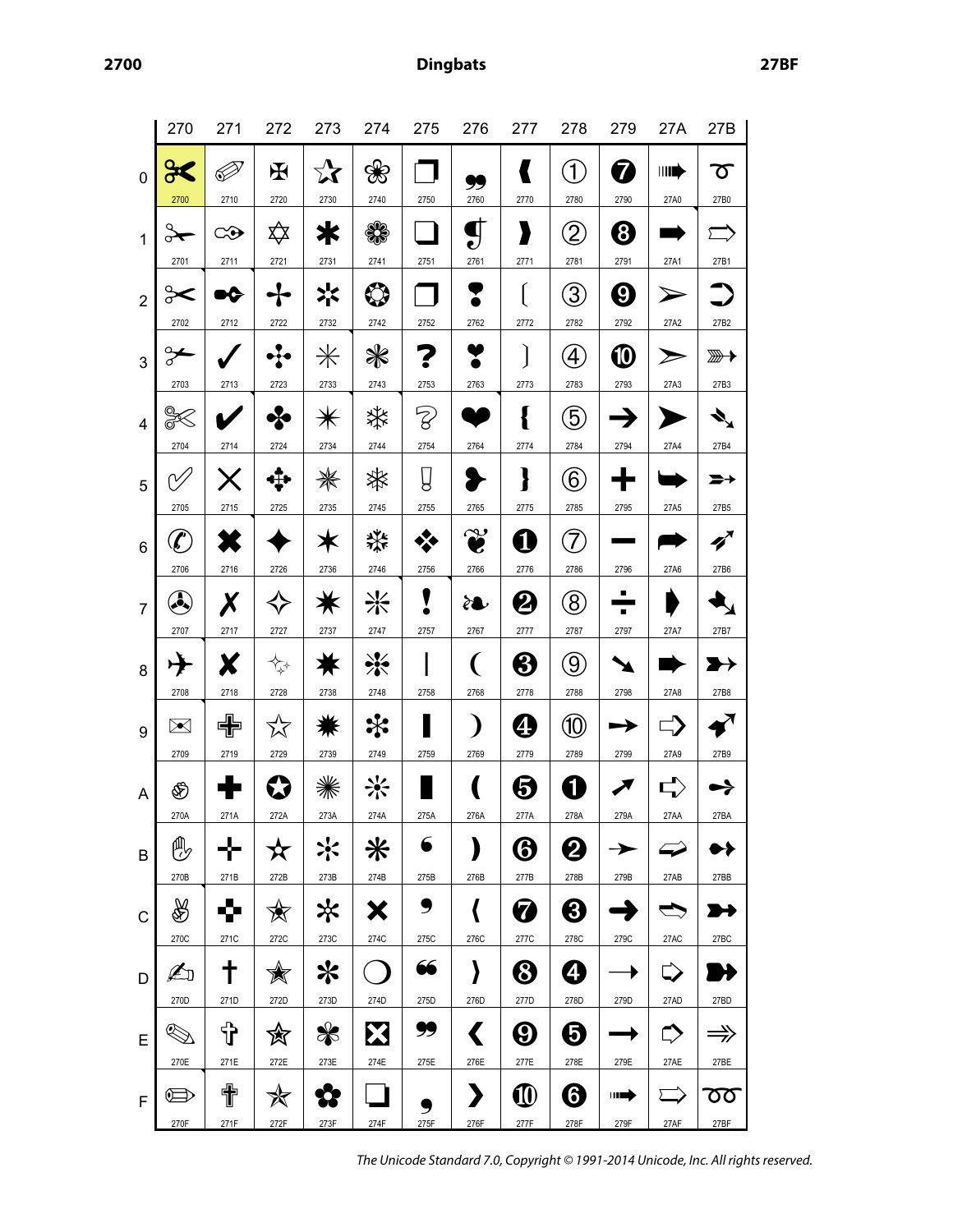# **2700 Dingbats 2732**

**Crosses** ITC Zapf dingbats series 100. Some of the ITC Zapf dingbats have been unified with geometric shape characters. Gaps in the chart have subsequently been filled with other dingbatlike symbols.  $\rightarrow$  260E  $\bullet$  black telephone  $\rightarrow$  261B  $\rightarrow$  black right pointing index  $\rightarrow$  261E  $\approx$  white right pointing index  $\rightarrow$  2605  $\star$  black star  $\rightarrow$  25CF  $\bullet$  black circle  $\rightarrow$  25A0 **b** black square  $\rightarrow$  25B2  $\blacktriangle$  black up-pointing triangle  $\rightarrow$  25BC  $\blacktriangledown$  black down-pointing triangle  $\rightarrow$  25C6  $\blacklozenge$  black diamond  $\rightarrow$  2192  $\rightarrow$  rightwards arrow  $\rightarrow$  2194  $\leftrightarrow$  left right arrow  $\rightarrow$  2195  $\updownarrow$  up down arrow **Miscellaneous** 2700 S BLACK SAFETY SCISSORS • forms a pair with 2704 ✄ white scissors 2701 & UPPER BLADE SCISSORS 2702 ✂ BLACK SCISSORS  $\sim$  2702 FE0E text style ⁓ 2702 FE0F emoji style 2703 <del>⊱</del> LOWER BLADE SCISSORS 2704 ✄ WHITE SCISSORS 2705 ✅ WHITE HEAVY CHECK MARK  $\rightarrow$  2714  $\blacktriangleright$  heavy check mark 2706 © TELEPHONE LOCATION SIGN  $\rightarrow$  2121 TEL telephone sign  $\rightarrow$  1F4DE  $\rightarrow$  telephone receiver 2707 ✇ TAPE DRIVE 2708  $\rightarrow$  AIRPLANE  $\rightarrow$  1F6E7  $\rightarrow$  up-pointing airplane  $\sim$  2708 FE0E text style  $\sim$  2708 FE0F emoji style 2709 **⊠** ENVELOPE → 1F4E8  $\#$  incoming envelope  $\rightarrow$  1F582  $\boxtimes$  back of envelope  $\sim$  2709 FE0E text style ⁓ 2709 FE0F emoji style 270A ✊ RAISED FIST = rock in Rock, Paper, Scissors game  $\rightarrow$  1F44A  $\omega$  fisted hand sign 270B ✋ RAISED HAND = paper in Rock, Paper, Scissors game  $\rightarrow$  1F44B  $\%$  waving hand sign → 1F590  $*$  raised hand with fingers splayed 270C ✌ VICTORY HAND = scissors in Rock, Paper, Scissors game  $\rightarrow$  1F594  $\%$  reversed victory hand  $\sim$  270C FE0E text style ⁓ 270C FE0F emoji style 270D **Z** WRITING HAND  $\rightarrow$  1F58E  $\triangle$  left writing hand 270E ✎ LOWER RIGHT PENCIL  $\rightarrow$  1F589  $\mathcal{P}$  lower left pencil 270F ✏ PENCIL  $\sim$  270F FE0E text style ⁓ 270F FE0F emoji style 2710 *S* UPPER RIGHT PENCIL 2711 **↔ WHITE NIB** → 1F58B 2 lower left fountain pen

| 2712           | ∙∾            | <b>BLACK NIB</b><br>$\sim$ 2712 FE0E text style                                      |
|----------------|---------------|--------------------------------------------------------------------------------------|
| 2713           | $\checkmark$  | $\sim$ 2712 FE0F emoji style<br><b>CHECK MARK</b>                                    |
|                |               | → 221A $\sqrt{\ }$ square root<br>→ 1F5F8 $\checkmark$ light check mark              |
|                |               |                                                                                      |
| 2714           | V             | <b>HEAVY CHECK MARK</b>                                                              |
|                |               | $\sim$ 2714 FE0E text style                                                          |
| 2715           | $\times$      | $\sim$ 2714 FEOF emoji style                                                         |
|                |               | <b>MULTIPLICATION X</b><br>$\rightarrow$ 00D7 $\times$ multiplication sign           |
|                |               | $\rightarrow$ 2573 $\times$ box drawings light diagonal cross                        |
| 2716           | ×             | <b>HEAVY MULTIPLICATION X</b>                                                        |
|                |               | $\sim$ 2716 FE0E text style                                                          |
|                |               | $\sim$ 2716 FE0F emoji style                                                         |
| 2717           | x             | <b>BALLOT X</b>                                                                      |
|                |               | $\rightarrow$ 2613 X saltire                                                         |
|                |               | $\rightarrow$ 1F5F4 $\times$ ballot script x                                         |
| 2718           | X.            | <b>HEAVY BALLOT X</b>                                                                |
|                |               | $\rightarrow$ 1F5F6 $\star$ ballot bold script x                                     |
| <b>Crosses</b> |               |                                                                                      |
| 2719           | ╇             | <b>OUTLINED GREEK CROSS</b>                                                          |
| 271A           | ÷.            | <b>HEAVY GREEK CROSS</b>                                                             |
|                |               | $\rightarrow$ 1F7A5 $+$ very bold greek cross                                        |
| 271B           | ÷.            | <b>OPEN CENTRE CROSS</b>                                                             |
| 271C ❖         |               | <b>HEAVY OPEN CENTRE CROSS</b>                                                       |
| 271D           | $+$           | <b>LATIN CROSS</b>                                                                   |
| 271E           | ੀ             | <b>SHADOWED WHITE LATIN CROSS</b>                                                    |
|                |               | → 1F546 <sup>+</sup> white latin cross                                               |
| 271F           | Ť             | <b>OUTLINED LATIN CROSS</b>                                                          |
| 2720           | Œ.            | <b>MALTESE CROSS</b>                                                                 |
|                |               | · Historically, the Maltese cross took many forms;                                   |
|                |               | the shape shown in the Zapf Dingbats is similar<br>to one known as the Cross Formée. |
|                |               | <b>Stars, asterisks and snowflakes</b>                                               |
| 2721           | ✿             | <b>STAR OF DAVID</b>                                                                 |
|                |               | → 1F52F $*$ six pointed star with middle dot                                         |
| 2722 ÷         |               | FOUR TEARDROP-SPOKED ASTERISK                                                        |
| $2723 - 1$     |               | FOUR BALLOON-SPOKED ASTERISK                                                         |
| 2724 ❖         |               | <b>HEAVY FOUR BALLOON-SPOKED ASTERISK</b>                                            |
| 2725           | $\rightarrow$ | <b>FOUR CLUB-SPOKED ASTERISK</b>                                                     |
| 2726           | ✦             | <b>BLACK FOUR POINTED STAR</b>                                                       |
|                |               | $\rightarrow$ 2BCC $\blacklozenge$ light four pointed black cusp                     |
|                |               | $\rightarrow$ 1F7C6 $\blacklozenge$ four pointed black star                          |
| 2727           | ✧             | WHITE FOUR POINTED STAR                                                              |
|                |               | $\rightarrow$ 2BCE $\diamondsuit$ white four pointed cusp                            |
| 2728           | ☆             | SPARKLES                                                                             |
| 2729           | ☆             | <b>STRESS OUTLINED WHITE STAR</b>                                                    |
|                |               | $\rightarrow$ 2606 $\approx$ white star                                              |
| 272A           | $\bullet$     | <b>CIRCLED WHITE STAR</b>                                                            |
| 272B           | $\star$       | <b>OPEN CENTRE BLACK STAR</b>                                                        |
| 272C           | ✬             | <b>BLACK CENTRE WHITE STAR</b>                                                       |
| 272D           | $\star$       | <b>OUTLINED BLACK STAR</b>                                                           |
| 272E           | 禽             | <b>HEAVY OUTLINED BLACK STAR</b>                                                     |
| 272F           |               | $\star$ PINWHEEL STAR                                                                |
| 2730           | $\mathbf{r}$  | <b>SHADOWED WHITE STAR</b>                                                           |
| 2731           | $\ast$        | <b>HEAVY ASTERISK</b>                                                                |
|                |               | $\rightarrow$ 002A * asterisk                                                        |
| 2732           | *             | $\rightarrow$ 1F7B8 $*$ heavy six spoked asterisk<br>OPEN CENTRE ASTERISK            |
|                |               |                                                                                      |

The Unicode Standard 7.0, Copyright © 1991-2014 Unicode, Inc. All rights reserved.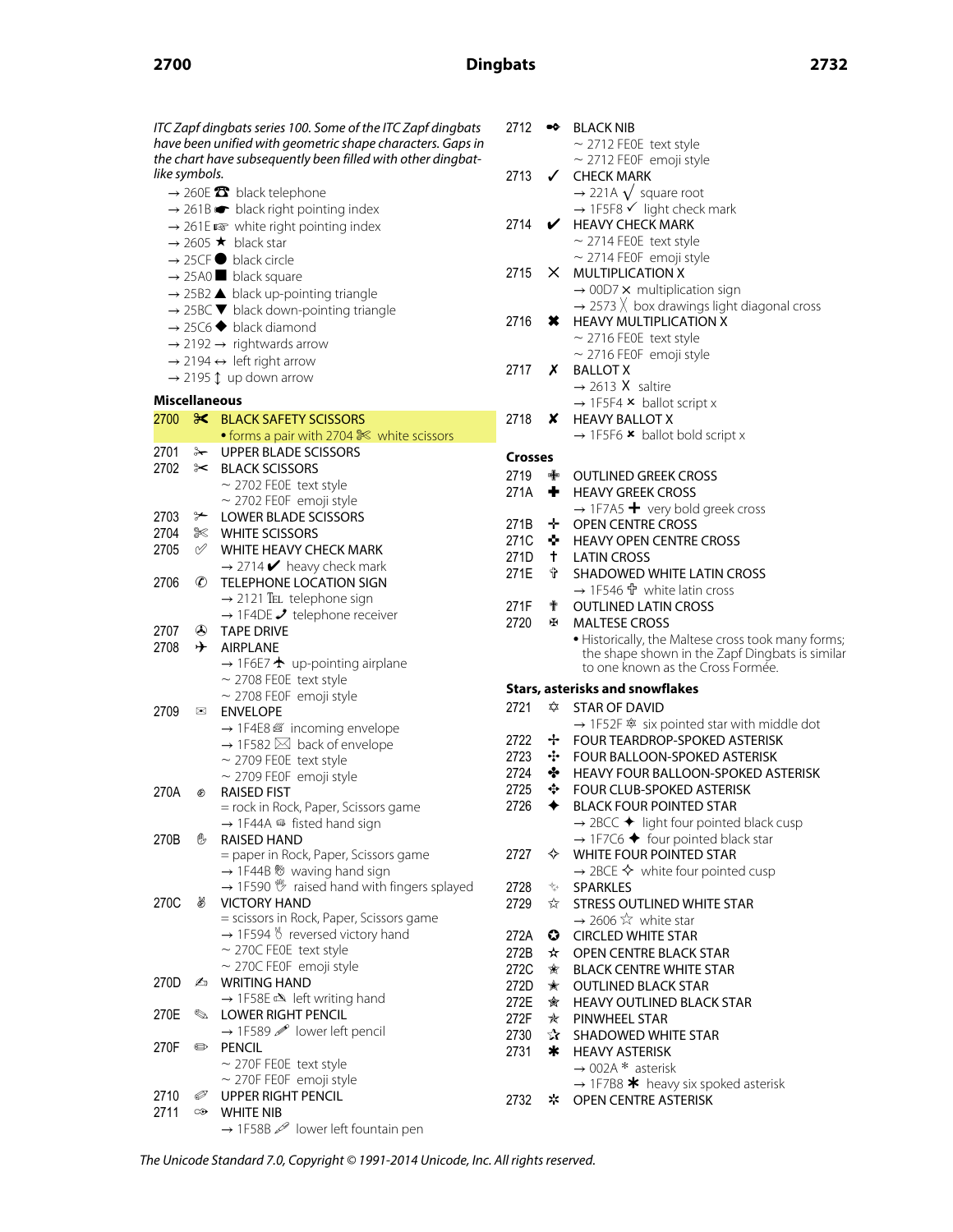| 2733          | $\ast$ | EIGHT SPOKED ASTERISK                                            | 2754       | P            |
|---------------|--------|------------------------------------------------------------------|------------|--------------|
|               |        | $\rightarrow$ 1F7BB $*$ light eight spoked asterisk              | 2755       | g            |
|               |        | $\sim$ 2733 FE0E text style                                      | 2756       | ❖            |
|               |        | $\sim$ 2733 FE0F emoji style                                     | 2757       | ı            |
| 2734          | $\ast$ | EIGHT POINTED BLACK STAR                                         |            |              |
|               |        | $\sim$ 2734 FE0E text style                                      |            |              |
|               |        | $\sim$ 2734 FE0F emoji style                                     |            |              |
| 2735          | ⋇      | EIGHT POINTED PINWHEEL STAR                                      | 2758       | I            |
|               |        | → 1F7D1 * heavy eight pointed pinwheel star                      |            |              |
| 2736          | ∗      | <b>SIX POINTED BLACK STAR</b>                                    | 2759       | ı            |
|               |        | $=$ sextile                                                      | 275A       | П            |
| 2737          | ☀      | EIGHT POINTED RECTILINEAR BLACK STAR                             |            |              |
|               |        | $\rightarrow$ 1F7CE $*$ medium eight pointed black star          | Punctuatio |              |
| 2738          | ☀      | HEAVY EIGHT POINTED RECTILINEAR BLACK                            | 275B       |              |
|               |        | STAR                                                             |            |              |
|               |        | $\rightarrow$ 1F7CF $*$ heavy eight pointed black star           |            |              |
| 2739          | ₩      | <b>TWELVE POINTED BLACK STAR</b>                                 | 275C       |              |
| 273A          | ☀      | <b>SIXTEEN POINTED ASTERISK</b>                                  |            |              |
|               |        | $=$ starburst                                                    | 275D       |              |
| 273B          | ∗      | <b>TEARDROP-SPOKED ASTERISK</b>                                  |            |              |
| 273C          | ∗      | OPEN CENTRE TEARDROP-SPOKED ASTERISK                             |            |              |
| 273D          | ∗      | <b>HEAVY TEARDROP-SPOKED ASTERISK</b>                            |            |              |
| 273E          | ☀      | SIX PETALLED BLACK AND WHITE FLORETTE                            |            |              |
| 273F          | ✿      | <b>BLACK FLORETTE</b>                                            | 275E       |              |
| 2740          | ❀      | <b>WHITE FLORETTE</b>                                            |            |              |
|               |        | → 1F3F5 <sup>®</sup> rosette                                     |            |              |
|               |        | $\rightarrow$ 1F4AE $\odot$ white flower                         |            |              |
| 2741          | ۰      | EIGHT PETALLED OUTLINED BLACK FLORETTE                           |            |              |
|               |        | $\rightarrow$ 1F3F6 $\clubsuit$ black rosette                    | 275F       |              |
| 2742          | ⊙      | <b>CIRCLED OPEN CENTRE EIGHT POINTED STAR</b>                    |            |              |
| 2743          | ☀      | <b>HEAVY TEARDROP-SPOKED PINWHEEL</b>                            |            |              |
|               |        | <b>ASTERISK</b>                                                  | 2760       |              |
| 2744          | ఘ      | <b>SNOWFLAKE</b>                                                 |            |              |
|               |        | $\sim$ 2744 FE0E text style                                      |            |              |
|               |        | $\sim$ 2744 FE0F emoji style                                     |            |              |
| 2745          | ₩      | TIGHT TRIFOLIATE SNOWFLAKE                                       |            |              |
| 2746          | ₩      | <b>HEAVY CHEVRON SNOWFLAKE</b>                                   | 2761       | $\mathbf{g}$ |
| 2747          | ⋇      | <b>SPARKLE</b>                                                   |            |              |
|               |        | $\sim$ 2747 FE0E text style                                      | 2762       | 7            |
|               |        | $\sim$ 2747 FE0F emoji style                                     |            |              |
| 2748          | ⋇      | <b>HEAVY SPARKLE</b>                                             | 2763       |              |
| 2749          | *      | <b>BALLOON-SPOKED ASTERISK</b>                                   |            |              |
|               |        | = jack                                                           | 2764       |              |
| 274A          | ⋇      | EIGHT TEARDROP-SPOKED PROPELLER                                  |            |              |
|               |        | <b>ASTERISK</b>                                                  |            |              |
| 274B          | ⋇      | <b>HEAVY EIGHT TEARDROP-SPOKED PROPELLER</b>                     |            |              |
|               |        | <b>ASTERISK</b>                                                  | 2765       | ≯            |
|               |        | = turbofan                                                       | 2766       |              |
| Miscellaneous |        |                                                                  |            |              |
| 274C          | ×      | <b>CROSS MARK</b>                                                | 2767       | èo           |
|               |        | $\bullet$ forms a game tally pair with 2B55 $\bigcirc$           |            |              |
|               |        | $\rightarrow$ 00D7 $\times$ multiplication sign                  |            |              |
|               |        | $\rightarrow$ 1F5D9 $\times$ cancellation x                      | Ornamenta  |              |
| 274D          | 0      | <b>SHADOWED WHITE CIRCLE</b>                                     | 2768       | €            |
|               |        | $\rightarrow$ 1F53E $\bigcirc$ lower right shadowed white circle |            |              |
| 274E          | ×.     | NEGATIVE SQUARED CROSS MARK                                      | 2769       | $\lambda$    |
| 274F          | ❏      | LOWER RIGHT DROP-SHADOWED WHITE                                  |            |              |
|               |        | SQUARE                                                           | 276A       | (            |
| 2750          | ⊓      | UPPER RIGHT DROP-SHADOWED WHITE                                  |            |              |
|               |        | SQUARE                                                           | 276B       | )            |
| 2751          | ⊔      | LOWER RIGHT SHADOWED WHITE SQUARE                                |            |              |
| 2752          | $\Box$ | UPPER RIGHT SHADOWED WHITE SQUARE                                |            |              |
| 2753          | ?      | <b>BLACK QUESTION MARK ORNAMENT</b>                              |            |              |
|               |        |                                                                  |            |              |

| 2754         | P                           | WHITE QUESTION MARK ORNAMENT                                                                      |
|--------------|-----------------------------|---------------------------------------------------------------------------------------------------|
| 2755         | g                           | WHITE EXCLAMATION MARK ORNAMENT                                                                   |
| 2756<br>2757 | ❖<br>ï                      | <b>BLACK DIAMOND MINUS WHITE X</b><br><b>HEAVY EXCLAMATION MARK SYMBOL</b>                        |
|              |                             | = obstacles on the road, ARIB STD B24                                                             |
|              |                             | $\sim$ 2757 FE0E text style                                                                       |
|              |                             | $\sim$ 2757 FE0F emoji style                                                                      |
| 2758         | I                           | <b>LIGHT VERTICAL BAR</b>                                                                         |
| 2759         | п                           | $\rightarrow$ 007C I vertical line<br><b>MEDIUM VERTICAL BAR</b>                                  |
| 275A         | п                           | <b>HEAVY VERTICAL BAR</b>                                                                         |
|              |                             | Punctuation mark ornaments                                                                        |
| 275B         |                             | HEAVY SINGLE TURNED COMMA QUOTATION                                                               |
|              |                             | MARK ORNAMENT                                                                                     |
|              |                             | → 2018 'left single quotation mark                                                                |
| 275C         | ,                           | HEAVY SINGLE COMMA QUOTATION MARK<br>ORNAMENT                                                     |
|              |                             | $\rightarrow$ 2019 'right single quotation mark                                                   |
| 275D         | 66                          | HEAVY DOUBLE TURNED COMMA QUOTATION<br><b>MARK ORNAMENT</b>                                       |
|              |                             | → 201C" left double quotation mark                                                                |
|              |                             | $\rightarrow$ 1F676 <sup>66</sup> sans-serif heavy double turned<br>comma quotation mark ornament |
| 275E         |                             | HEAVY DOUBLE COMMA QUOTATION MARK                                                                 |
|              |                             | ORNAMENT                                                                                          |
|              |                             | $\rightarrow$ 201D" right double quotation mark                                                   |
|              |                             | $\rightarrow$ 1F677" sans-serif heavy double comma<br>quotation mark ornament                     |
| 275F         |                             | HEAVY LOW SINGLE COMMA QUOTATION                                                                  |
|              |                             | <b>MARK ORNAMENT</b>                                                                              |
| 2760         |                             | $\rightarrow$ 201A, single low-9 quotation mark<br>HEAVY LOW DOUBLE COMMA QUOTATION               |
|              | 99                          | <b>MARK ORNAMENT</b>                                                                              |
|              |                             | $\rightarrow$ 201E, double low-9 quotation mark                                                   |
|              |                             | $\rightarrow$ 1F678 , sans-serif heavy low double comma                                           |
| 2761         | $\boldsymbol{\mathfrak{g}}$ | quotation mark ornament<br><b>CURVED STEM PARAGRAPH SIGN ORNAMENT</b>                             |
|              |                             | $\rightarrow$ 00B6 $\parallel$ pilcrow sign                                                       |
| 2762         | 1                           | <b>HEAVY EXCLAMATION MARK ORNAMENT</b>                                                            |
|              |                             | $\rightarrow$ 0021 ! exclamation mark                                                             |
| 2763         | ¥                           | <b>HEAVY HEART EXCLAMATION MARK</b><br>ORNAMENT                                                   |
| 2764         | ❤                           | <b>HEAVY BLACK HEART</b>                                                                          |
|              |                             | $\rightarrow$ 2665 $\blacktriangleright$ black heart suit                                         |
|              |                             | $\sim$ 2764 FE0E text style                                                                       |
|              |                             | $\sim$ 2764 FE0F emoji style                                                                      |
| 2765<br>2766 | ⊁<br>¥                      | ROTATED HEAVY BLACK HEART BULLET<br><b>FLORAL HEART</b>                                           |
|              |                             | $=$ Aldus leaf                                                                                    |
| 2767         | èo                          | ROTATED FLORAL HEART BULLET                                                                       |
|              |                             | = hedera, ivy leaf<br>→ 2619 << <r></r> s reversed rotated floral heart bullet                    |
|              |                             |                                                                                                   |
|              |                             | <b>Ornamental brackets</b>                                                                        |
| 2768         | €                           | <b>MEDIUM LEFT PARENTHESIS ORNAMENT</b><br>$\rightarrow$ 0028 (left parenthesis                   |
| 2769         | $\lambda$                   | MEDIUM RIGHT PARENTHESIS ORNAMENT                                                                 |
|              |                             | $\rightarrow$ 0029) right parenthesis                                                             |
| 276A         | €                           | MEDIUM FLATTENED LEFT PARENTHESIS                                                                 |
|              | ,                           | ORNAMENT                                                                                          |
| 276B         |                             | MEDIUM FLATTENED RIGHT PARENTHESIS<br>ORNAMENT                                                    |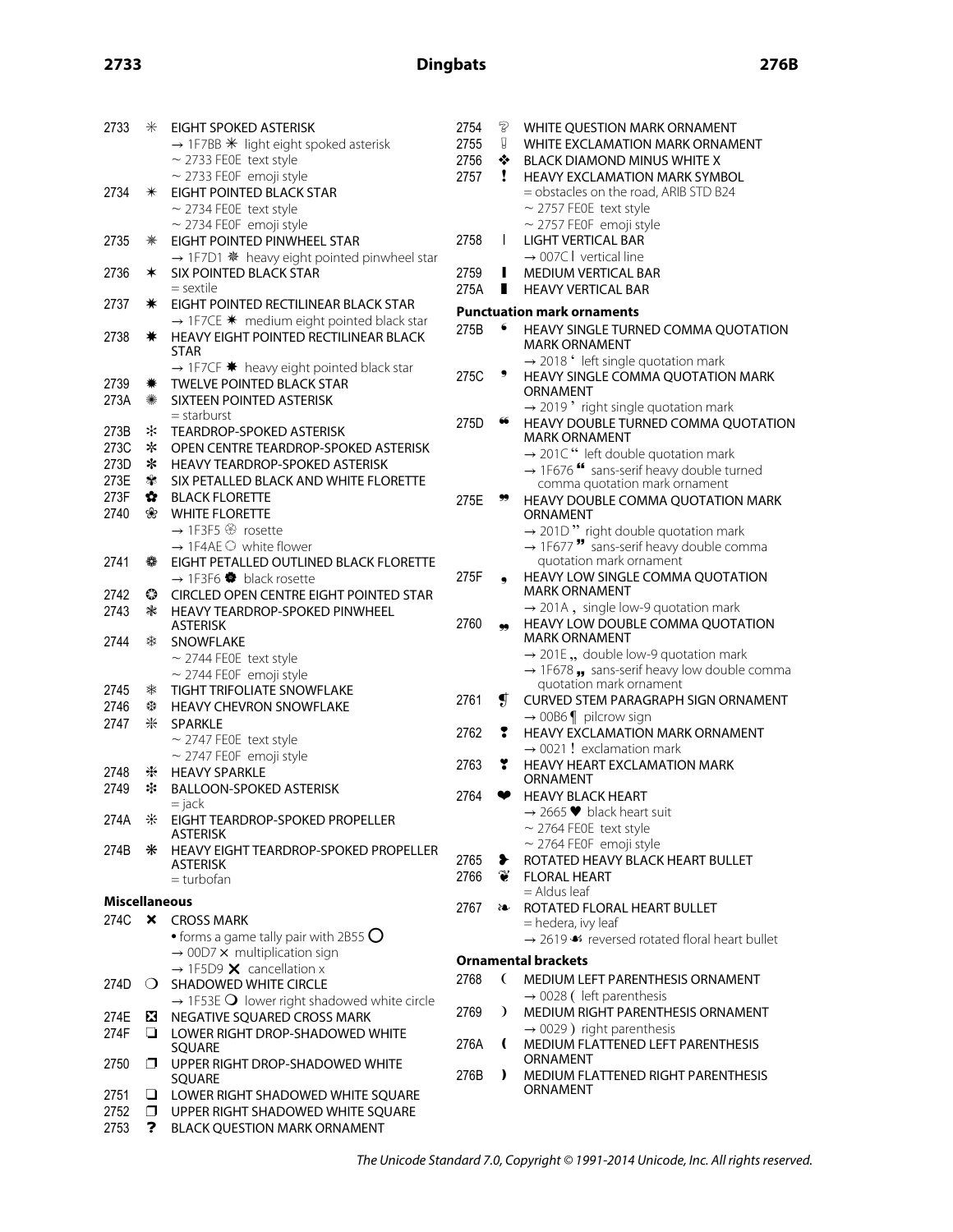# **276C Dingbats 27AA**

| 276C         | $\overline{\mathcal{L}}$ | MEDIUM LEFT-POINTING ANGLE BRACKET<br>ORNAMENT                                                                  |
|--------------|--------------------------|-----------------------------------------------------------------------------------------------------------------|
| 276D         | Ι.                       | $\rightarrow$ 2329 $\langle$ left-pointing angle bracket<br>MEDIUM RIGHT-POINTING ANGLE BRACKET                 |
|              |                          | ORNAMENT                                                                                                        |
| 276E         | ∢                        | $\rightarrow$ 232A) right-pointing angle bracket<br>HEAVY LEFT-POINTING ANGLE QUOTATION<br><b>MARK ORNAMENT</b> |
|              |                          | $\rightarrow$ 2039 $\leftarrow$ single left-pointing angle quotation<br>mark                                    |
| 276F         | ▸                        | HEAVY RIGHT-POINTING ANGLE QUOTATION<br>MARK ORNAMENT                                                           |
|              |                          | $\rightarrow$ 203A $\rightarrow$ single right-pointing angle quotation<br>mark                                  |
| 2770         | €                        | <b>HEAVY LEFT-POINTING ANGLE BRACKET</b>                                                                        |
| 2771         | ,                        | ORNAMENT<br>HEAVY RIGHT-POINTING ANGLE BRACKET                                                                  |
| 2772         | ſ                        | ORNAMENT<br>LIGHT LEFT TORTOISE SHELL BRACKET                                                                   |
|              |                          | ORNAMENT                                                                                                        |
| 2773         | 1                        | $\rightarrow$ 3014 ( left tortoise shell bracket<br>LIGHT RIGHT TORTOISE SHELL BRACKET                          |
|              |                          | ORNAMENT                                                                                                        |
|              |                          | $\rightarrow$ 3015 ) right tortoise shell bracket                                                               |
| 2774         | ł                        | MEDIUM LEFT CURLY BRACKET ORNAMENT                                                                              |
| 2775         | ł                        | $\rightarrow$ 007B { left curly bracket<br>MEDIUM RIGHT CURLY BRACKET ORNAMENT                                  |
|              |                          | $\rightarrow$ 007D } right curly bracket                                                                        |
|              |                          |                                                                                                                 |
|              |                          | <b>Dingbat circled digits</b>                                                                                   |
| 2776         | 0                        | DINGBAT NEGATIVE CIRCLED DIGIT ONE                                                                              |
| 2777         | ❷                        | DINGBAT NEGATIVE CIRCLED DIGIT TWO                                                                              |
| 2778         | ❸                        | DINGBAT NEGATIVE CIRCLED DIGIT THREE                                                                            |
| 2779         | ❹<br>❺                   | DINGBAT NEGATIVE CIRCLED DIGIT FOUR<br>DINGBAT NEGATIVE CIRCLED DIGIT FIVE                                      |
| 277A         | ❻                        | DINGBAT NEGATIVE CIRCLED DIGIT SIX                                                                              |
| 277B<br>277C | ❼                        | DINGBAT NEGATIVE CIRCLED DIGIT SEVEN                                                                            |
| 277D         | ❸                        | DINGBAT NEGATIVE CIRCLED DIGIT EIGHT                                                                            |
| 277E         | ⊕                        | DINGBAT NEGATIVE CIRCLED DIGIT NINE                                                                             |
| 277F         | ◍                        | DINGBAT NEGATIVE CIRCLED NUMBER TEN                                                                             |
| 2780         | $^\circledR$             | DINGBAT CIRCLED SANS-SERIF DIGIT ONE                                                                            |
| 2781         | ②                        | DINGBAT CIRCLED SANS-SERIF DIGIT TWO                                                                            |
| 2782         | ③                        | DINGBAT CIRCLED SANS-SERIF DIGIT THREE                                                                          |
| 2783         | 4                        | DINGBAT CIRCLED SANS-SERIF DIGIT FOUR                                                                           |
| 2784         | $\circledS$              | DINGBAT CIRCLED SANS-SERIF DIGIT FIVE                                                                           |
| 2785         | $^\circledR$             | DINGBAT CIRCLED SANS-SERIF DIGIT SIX                                                                            |
| 2786         | ℗                        | DINGBAT CIRCLED SANS-SERIF DIGIT SEVEN                                                                          |
| 2787         | $^\circledR$             | DINGBAT CIRCLED SANS-SERIF DIGIT EIGHT                                                                          |
| 2788         | 9)                       | DINGBAT CIRCLED SANS-SERIF DIGIT NINE                                                                           |
| 2789         | $^{\circledR}$           | DINGBAT CIRCLED SANS-SERIF NUMBER TEN                                                                           |
| 278A         | o                        | DINGBAT NEGATIVE CIRCLED SANS-SERIF DIGIT<br>ONE                                                                |
| 278B         | ❷                        | DINGBAT NEGATIVE CIRCLED SANS-SERIF DIGIT<br>TWO                                                                |
| 278C         | ❸                        | DINGBAT NEGATIVE CIRCLED SANS-SERIF DIGIT<br>THREE                                                              |
| 278D         | Ø                        | DINGBAT NEGATIVE CIRCLED SANS-SERIF DIGIT<br>FOUR                                                               |
| 278E         | 0                        | DINGBAT NEGATIVE CIRCLED SANS-SERIF DIGIT<br>FIVE                                                               |
| 278F         | ❻                        | DINGBAT NEGATIVE CIRCLED SANS-SERIF DIGIT<br>SIX                                                                |
|              |                          |                                                                                                                 |

- 2791 **WE DINGBAT NEGATIVE CIRCLED SANS-SERIF DIGIT** EIGHT
- 2792 **©** DINGBAT NEGATIVE CIRCLED SANS-SERIF DIGIT NINE
- 2793 **W** DINGBAT NEGATIVE CIRCLED SANS-SERIF NUMBER TEN

# **Dingbat arrow**

2794 ➔ HEAVY WIDE-HEADED RIGHTWARDS ARROW  $\rightarrow$  1F872  $\rightarrow$  wide-headed rightwards medium barb arrow

# **Heavy variants of arithmetic symbols**

- 2795 **+** HEAVY PLUS SIGN
- $\rightarrow$  002B + plus sign 2796 - HEAVY MINUS SIGN
- $\rightarrow$  2212  $-$  minus sign 2797  $\div$  HEAVY DIVISION SIGN
	- $\rightarrow$  00F7  $\div$  division sign

# **Dingbat arrows**

- 2798 **WALLER HEAVY SOUTH EAST ARROW**
- 2799 ➙ HEAVY RIGHTWARDS ARROW
- 279A **T** HEAVY NORTH EAST ARROW
- 279B ➛ DRAFTING POINT RIGHTWARDS ARROW
- 279C ➜ HEAVY ROUND-TIPPED RIGHTWARDS ARROW
- 279D → TRIANGLE-HEADED RIGHTWARDS ARROW
- 279E ➞ HEAVY TRIANGLE-HEADED RIGHTWARDS ARROW
- 279F ➟ DASHED TRIANGLE-HEADED RIGHTWARDS ARROW
- 27A0 **•••** HEAVY DASHED TRIANGLE-HEADED RIGHTWARDS ARROW

#### 27A1 ➡ BLACK RIGHTWARDS ARROW • fonts may harmonize this glyph with the style for other black arrows

- $\rightarrow$  2B05  $\leftarrow$  leftwards black arrow
- $\rightarrow$  2B95  $\rightarrow$  rightwards black arrow
- $\sim$  27A1 FE0E text style
- ⁓ 27A1 FE0F emoji style
- 27A2 ➢ THREE-D TOP-LIGHTED RIGHTWARDS ARROWHEAD
	- $\rightarrow$  2B9A  $\triangleright$  three-d top-lighted rightwards equilateral arrowhead
- 27A3 ➣ THREE-D BOTTOM-LIGHTED RIGHTWARDS ARROWHEAD
- 27A4 ➤ BLACK RIGHTWARDS ARROWHEAD  $\rightarrow$  2B9E  $\triangleright$  black rightwards equilateral arrowhead
- 27A5 ➥ HEAVY BLACK CURVED DOWNWARDS AND RIGHTWARDS ARROW
	- $\rightarrow$  2BA9  $\rightarrow$  black curved downwards and rightwards arrow
- 27A6  $\rightarrow$  HEAVY BLACK CURVED UPWARDS AND RIGHTWARDS ARROW
	- $\rightarrow$  2BAB  $\rightarrow$  black curved upwards and rightwards arrow
- 27A7 ➧ SQUAT BLACK RIGHTWARDS ARROW  $\rightarrow$  1F842  $\blacktriangleright$  rightwards heavy compressed arrow
- 27A8 ➨ HEAVY CONCAVE-POINTED BLACK RIGHTWARDS ARROW
- 27A9  $\Rightarrow$  RIGHT-SHADED WHITE RIGHTWARDS ARROW  $\rightarrow$  1F8A5  $\Rightarrow$  rightwards right-shaded white arrow
- 27AA  $\Rightarrow$  LEFT-SHADED WHITE RIGHTWARDS ARROW
	- $\rightarrow$  1F8A7  $\rightarrow$  rightwards left-shaded white arrow

SEVEN